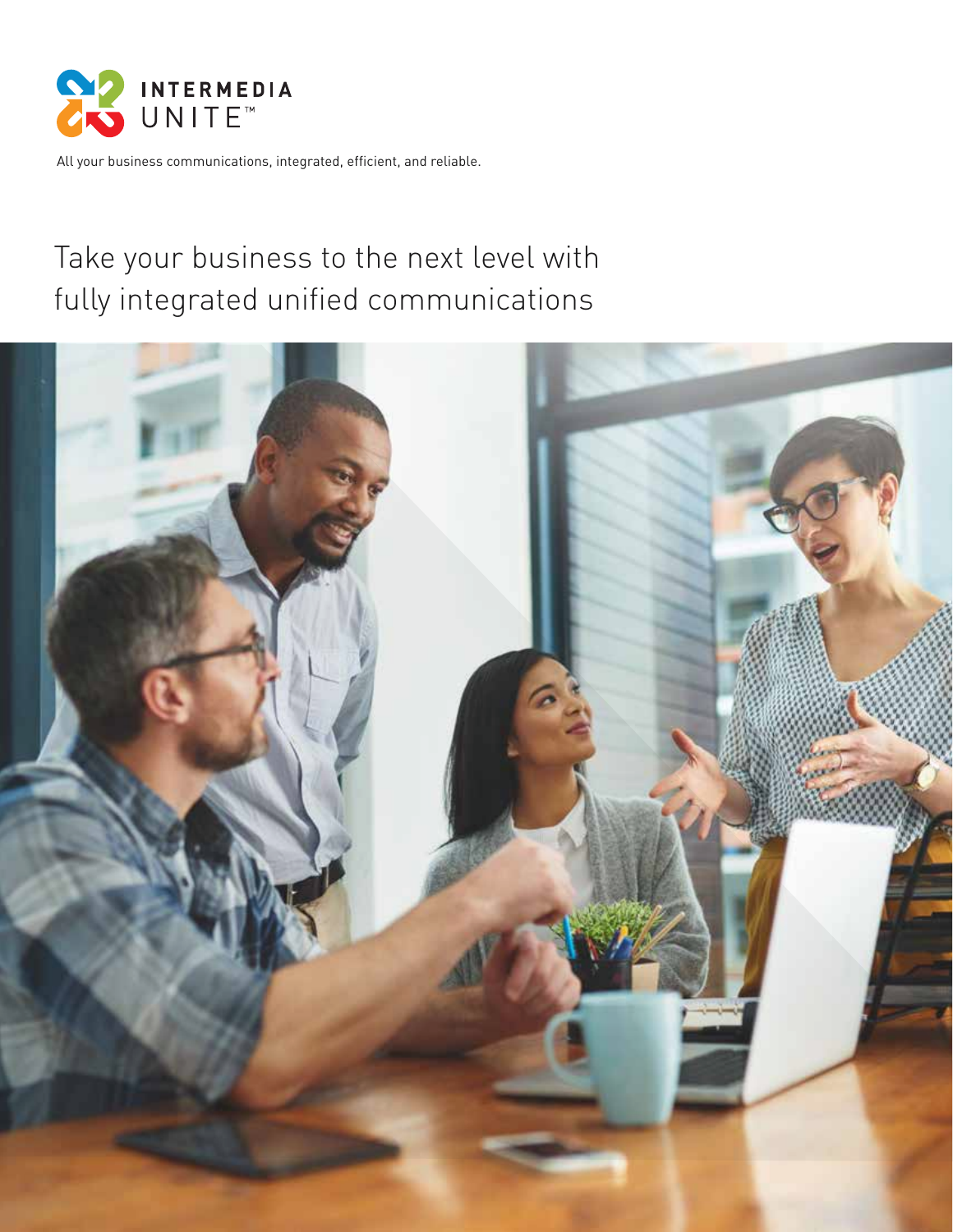## INTERMEDIA UNITE

Intermedia Unite is a cloud-based unified communications and collaboration platform. It enables users to be more mobile, more productive and share ideas and content through a single system. Intermedia Unite is backed by a 99.999% network uptime SLA, and includes 24/7 J.D. Power-certified support.

Whether in the office or remote, Unite seamlessly integrates all your communication tools – desktop phones, mobile phones, and computers – into one manageable solution oriented around your employee's needs and workstyles.

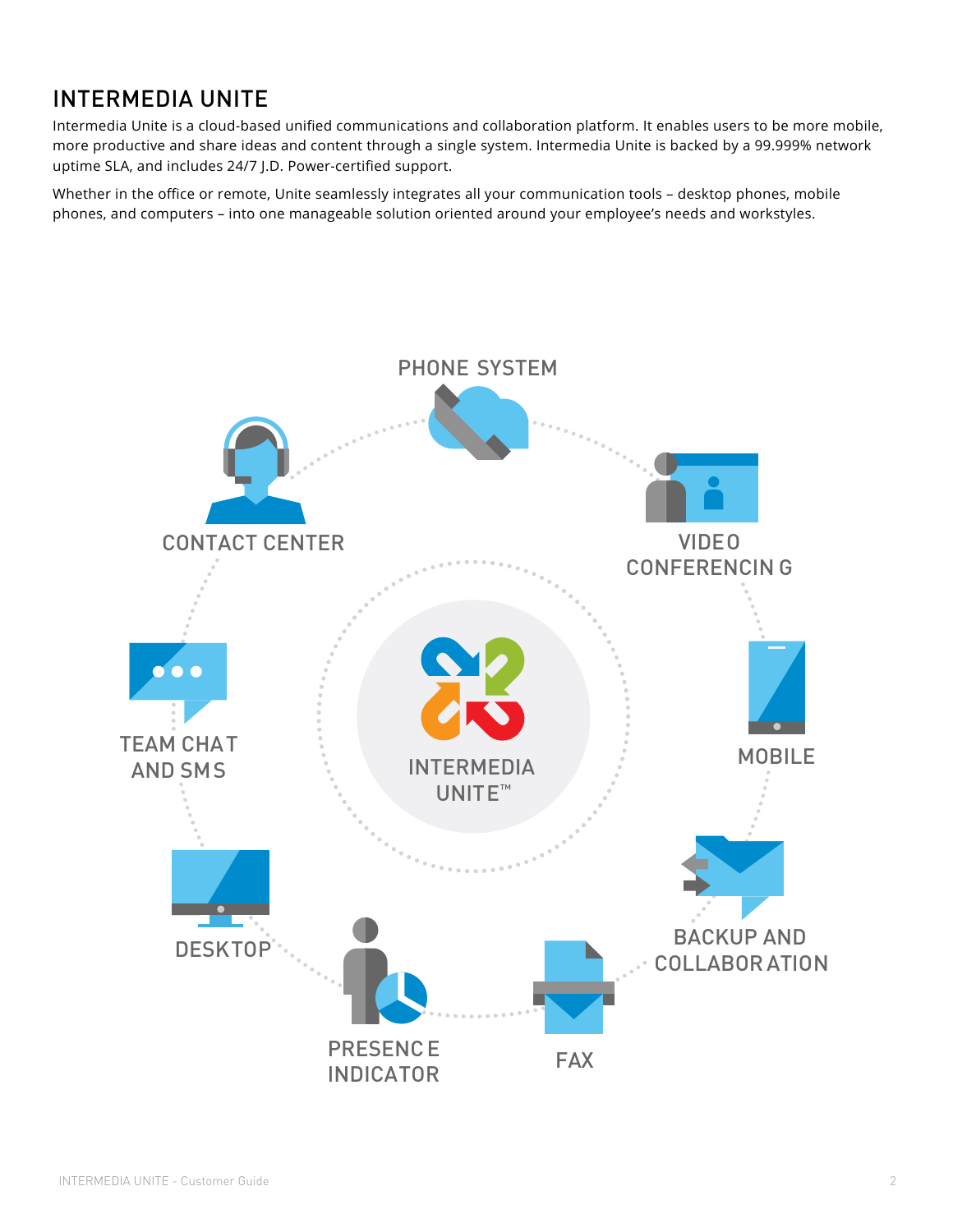# The Intermedia Unite Platform



## **PHONE SYSTEM**

- Cloud-based phone service with 90+ enterprise-grade calling features and excellent network call quality and uptime
- System configuration and call reporting are managed from a single web-based portal
- Protect your business and increase employee productivity with Spam Caller Protection



### **MOBILE**

- The Intermedia Unite Mobile App makes any smart phone an essential collaboration tool
- Extend your business phone number and extension to your mobile phone
- Place and receive calls, see who is available, chat with colleagues and manage voicemail —anytime, anywhere



## **DESKTOP**

- The Unite Desktop App empowers employees with the flexibility to communicate the way that works best for them
- See who is available, chat with colleagues, place and receive calls, share screens, start video calls and share files—all from one application
- Use desktop application to place and receive calls or as a call controller for your associated desk phone or as a soft phone from your PC or Mac®



## **VIDEO CONFERENCING**

- Face to face meetings via HD video eliminate unnecessary travel and empower teams with remote members to be more productive
- Establish a personal connection with customers and business partners, and improve internal communication between offices



## **SCREEN SHARE**

- The computer desktop can be shared in real-time, improving collaboration and speed of decision making
- Viewers see desktop content via web browser in full HD. No downloads or browser extensions required



## **REMOTE OFFICE**

- Intermedia's preconfigured phones can be plugged in to any location that has an internet connection
- Remote desk phones work exactly the same way as they do in the office, with access to all the same features and functionality as everyone else in the company



### **CONTACT CENTER**

- Provide exception customer interactions with customizable call flows
- Voice, chat, and e-mail queues combine into a single omni-channel experience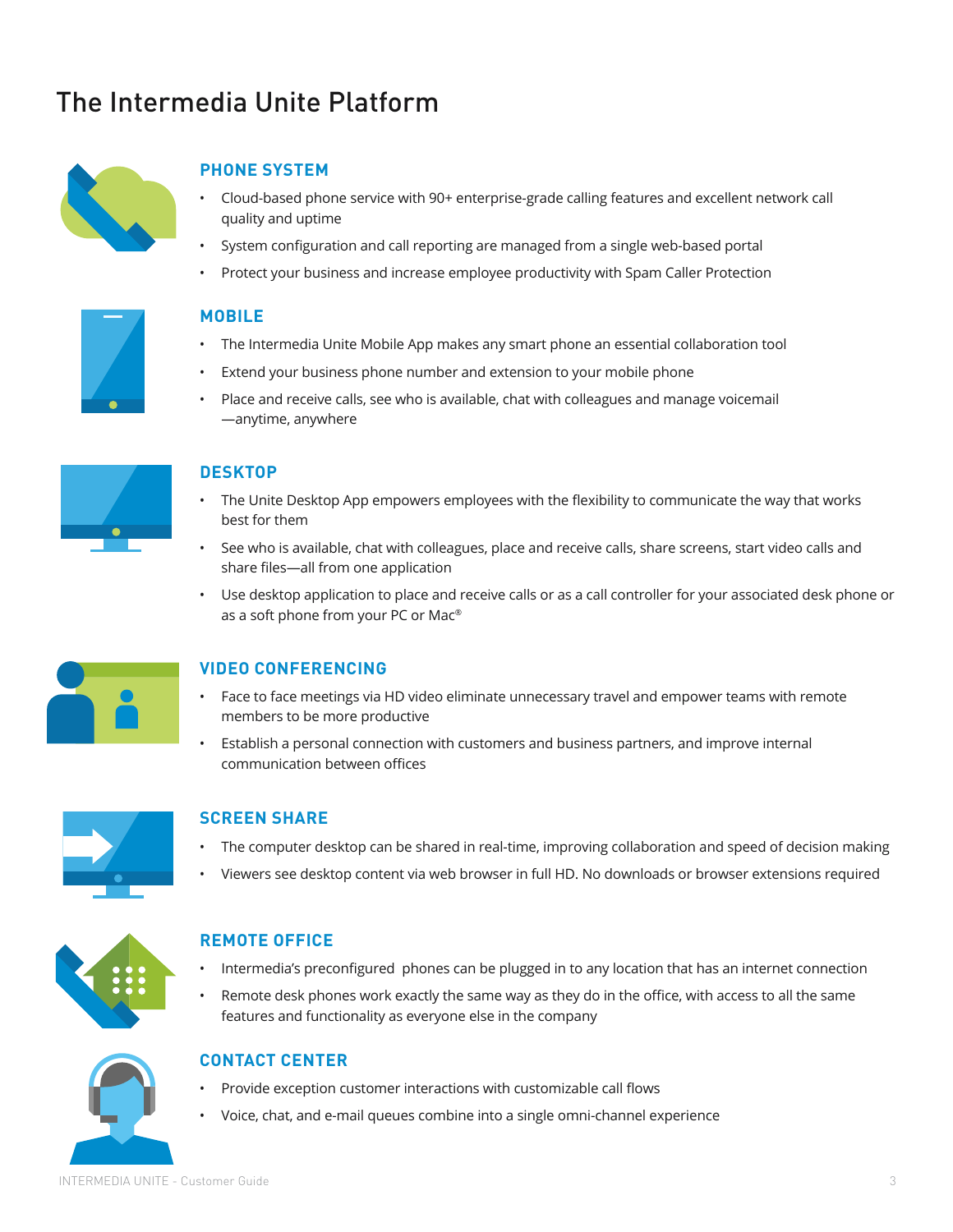## The Intermedia Unite Platform (Continued)



### **PHONE**

- Intermedia Unite phones are plug and play, delivered pre-configured to work seamlessly with the Unite service
- No special setup or technician required
- Includes world-class manufacturers such as Polycom, Cisco and Yealink, with many models to choose from to meet any business need



#### **VOICEMAIL**

- Intermedia Unite voicemail can be managed and accessed according to user needs. Listen and manage from the desktop phone, or through the mobile app
- Transcribed voicemail messages can be delivered via email, or viewed on the mobile app
- Voicemail can be received or forwarded as a downloadable email attachment



### **PRESENCE INDICATOR**

- Intermedia desk phones and applications include presence the ability to see whether your company contact is available, or busy on the phone
- Desktop phones include a busy lamp field (BLF) in the LCD display that indicates presence
- The Intermedia desktop and mobile apps display presence information alongside each contact in the Active Directory



### **FAX**

- Intermedia WebFax is a "virtual" fax service that allows users to receive and manage faxes via the web or email
- Transmits faxes directly from a Windows®-based PC
- Senders simply dial the WebFax number from their fax machine, as they normally would



#### **TEAM CHAT & BUSINESS SMS**

- Send and recrive unlimited text messages across US, Canada, and Puerto Rico
- Chat and SMS messages automatically synchronize across mobile and desktop apps
- Chat and SMS messages are securely encrypted in transit and at rest
- Sync contacts from popular third-party platforms (Office 365, Google, and more)



#### **FILE COLLABORATION & BACKUP**

- 2 GB per user of SecuriSync® file storage included
- Access files from desktops, laptops, smartphones, tablets, file servers, and the web
- Full control over files, users, devices, and sharing activities
- Real-time backup of all files, mobile photos, and videos
- Point-in-time file restoration for quick recovery from ransomware and other types of data loss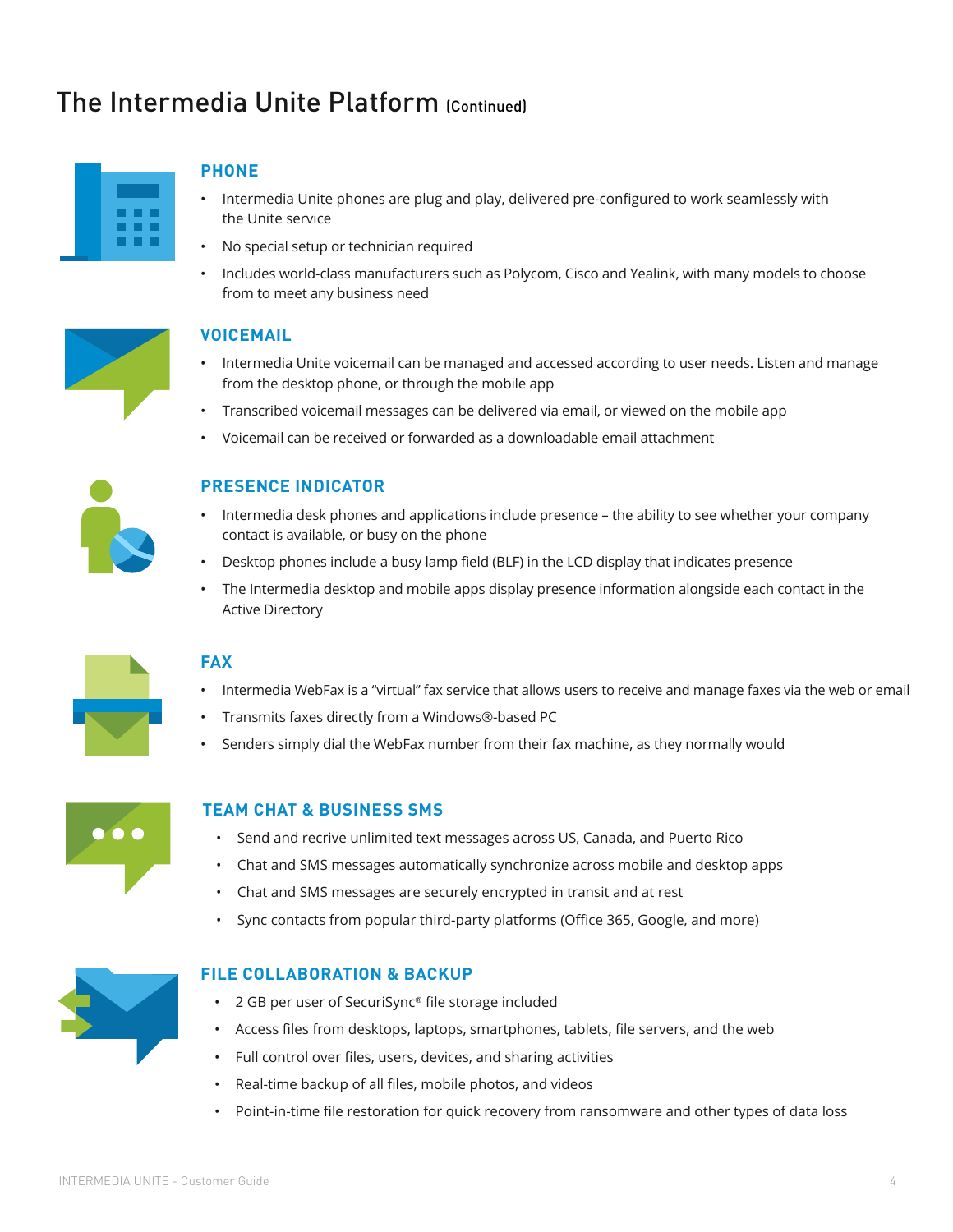## Intermedia Unite Benefits



### INCREASED PRODUCTIVITY AND COLLABORATION

#### Intermedia Unite makes a more productive workforce

- Allows a user's mobile devices to interact seamlessly with the corporate phone system
- Virtually anywhere, anytime, and on any device creates a more flexible workforce
- Transcribes voicemail messages to text and/or email, allowing for more efficient voicemail management
- Integrated chat, SMS, video conferencing, screen sharing, file sharing and file backup extends reach and facilitates increased collaboration

#### LOWER COSTS

#### No hardware to buy, install, manage, upgrade or replace

- Save up to 50% on monthly phone bill when compared to traditional phone service
- Reduces infrastructure and operating costs with no additional hardware to buy
- Consolidate voice and data onto one network
- Flat, per-user rates with no annual contracts or hidden fees

#### INCREASED RELIABILITY

#### The Intermedia voice network is purpose-built for reliability

- 99.999% financially-backed uptime SLA
- Proprietary Intermedia VoIP tests help ensure a reliable connection and high voice quality
- Redundant East/West datacenters increase reliability and reduce latency

#### SIMPLIFIED SCALING & MANAGEMENT

Unite scales according to the needs of any business

- Order service according to the number of users; no guessing number of lines needed
- Ordering additional service is easy and can be done online
- Manage service and features using user-friendly HostPilot<sup>®</sup> portal



### BUSINESS CONTINUITY

#### Ensure you never never miss an important phone call

• Intermedia Unite automatically rings all your end points (desk phone, mobile, etc.) with every call and in the event that you don't answer, it routes the call to any number you choose (branch office, automated attendant, mobile number, etc.).

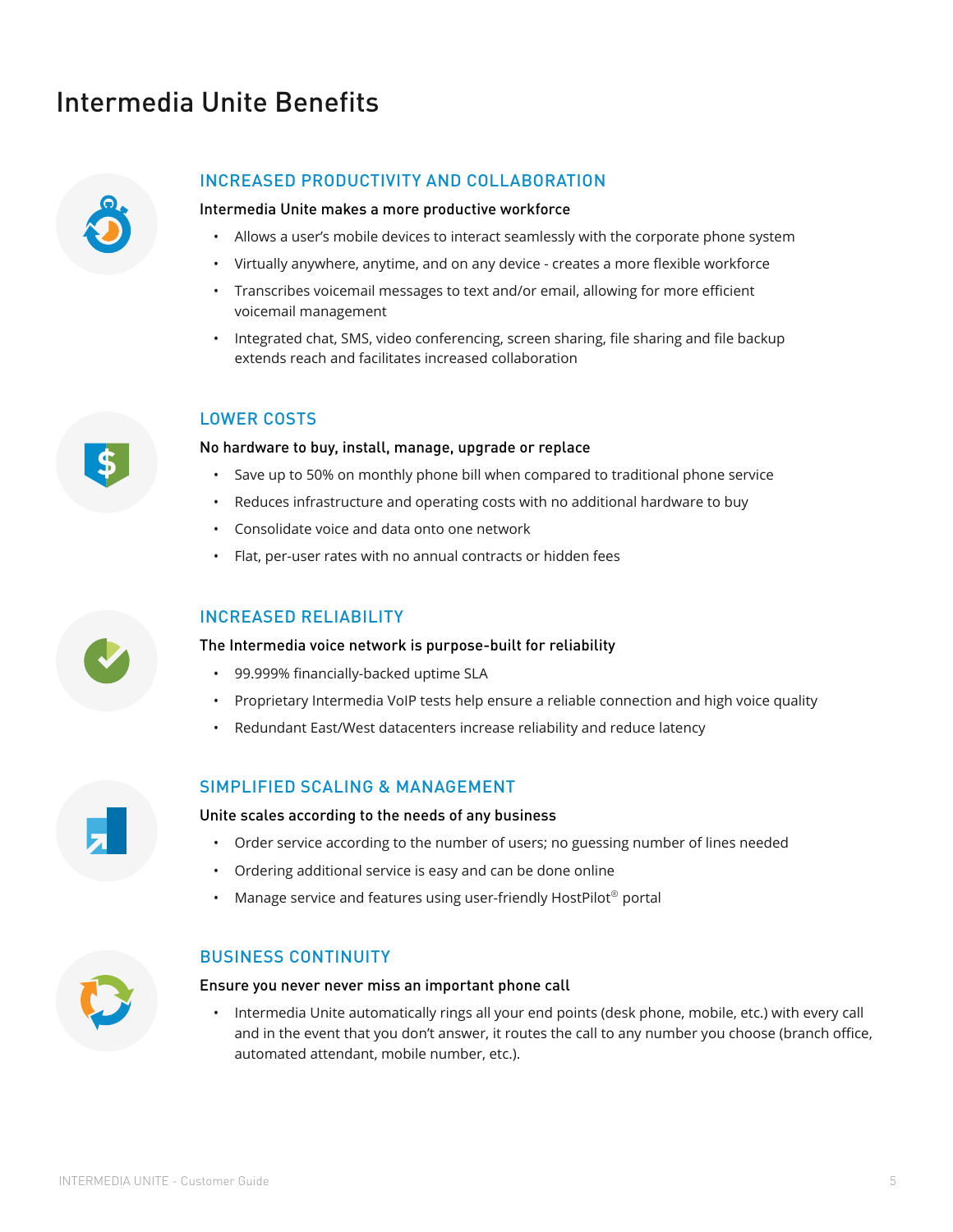

## Intermedia Unite Features

## WHAT'S INCLUDED

#### **Each user receives**

- Local phone number with unique extension
- Ability to have up to five endpoints
- Inbound/Outbound Caller ID
- WebFax
- Voicemail box with transcription services
- Team Chat and Messaging
- Unite Mobile App & Desktop App
- AnyMeeting with up to 4 participants
- 2 GB per user SecuriSync file share and backup

#### **Each account receives**

- Centralized management of all locations
- Auto Attendant with a direct inward dial phone number
- Ability to configure up to 10 hunt groups
- Conferencing: 200 toll-free minutes / month
- Active directory integration for easy configuration of users
- Hunt Group reporting
- Enable/Disable call recording
- Spam Caller Protection



## Intermedia Unite Extend

## PRODUCTIVITY LIVES HERE

Intermedia Unite Extend is an integrations platform that connects powerful voice, chat, video conferencing, and contact center functionalities into everyday business applications like Google®, Microsoft®, Salesforce® and more – driving higher productivity and increasing customer retention at no heavy cost. Our integrations are easy to use and easy to deploy, with no heavy training or implementation costs required.

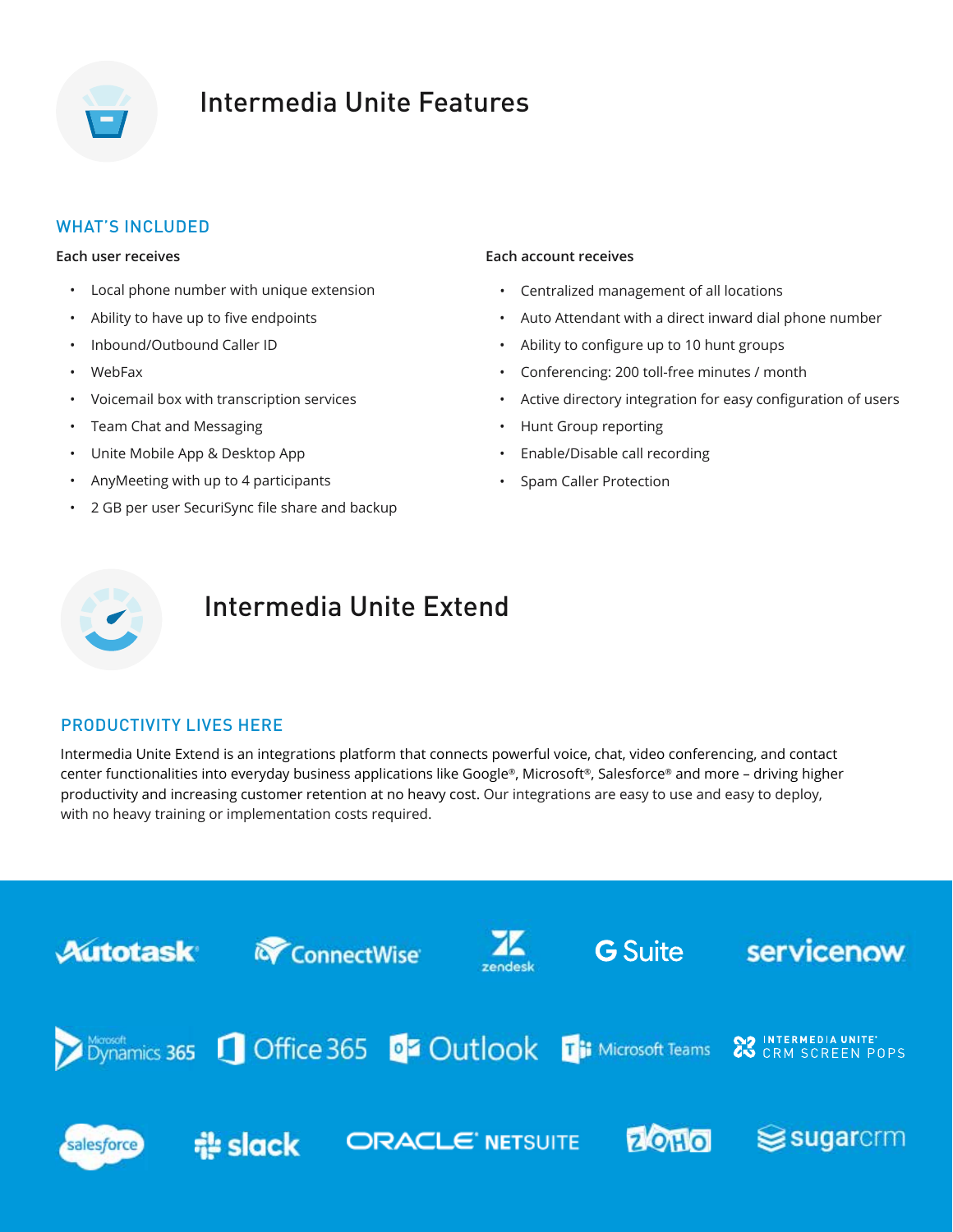

## Choose Your Phones

Intermedia offers a range of Polycom, Cisco and Yealink phones to span your business needs. No technical installation required, just connect them to the internet and they're ready to go.

| O Polycom <sup>®</sup> |                |                |                |                |
|------------------------|----------------|----------------|----------------|----------------|
| Phones                 | <b>VVX 250</b> | <b>VVX 350</b> | <b>VVX 450</b> | <b>VVX 501</b> |
| # of line keys         | 4              | 6              | 12             | 12             |
| Network                | Gigabit        | Gigabit        | Gigabit        | Gigabit        |
| Screen type            | Color          | Color          | Color          | Color/Touch    |
| Headset capable        | Yes, RJ9       | Yes, RJ9       | Yes, RJ9       | Yes, RJ9       |
| PoE                    | Yes            | Yes            | Yes            | Yes            |
| USB ports              | 1              | $\overline{2}$ | $\overline{2}$ | 2              |

| <b>Yealink</b><br>$E$ asy VolP $\_\_\_\_\$ |             |              |             |                  |
|--------------------------------------------|-------------|--------------|-------------|------------------|
| Phones                                     | <b>T42S</b> | <b>T46S</b>  | <b>T48S</b> | W60 DECT         |
| # of line keys                             | 12          | 16           | 16          | 8                |
| Network                                    | Gigabit     | Gigabit      | Gigabit     | Gigabit          |
| Screen type                                | Greyscale   | Color        | Color/Touch | Color            |
| Headset capable                            | Yes, RJ9    | Yes, RJ9     | Yes, RJ9    | $3.5 \text{ mm}$ |
| PoE                                        | No          | Yes          | Yes         | No               |
| USB ports                                  |             | $\mathbf{1}$ | 1           | $\mathbf 0$      |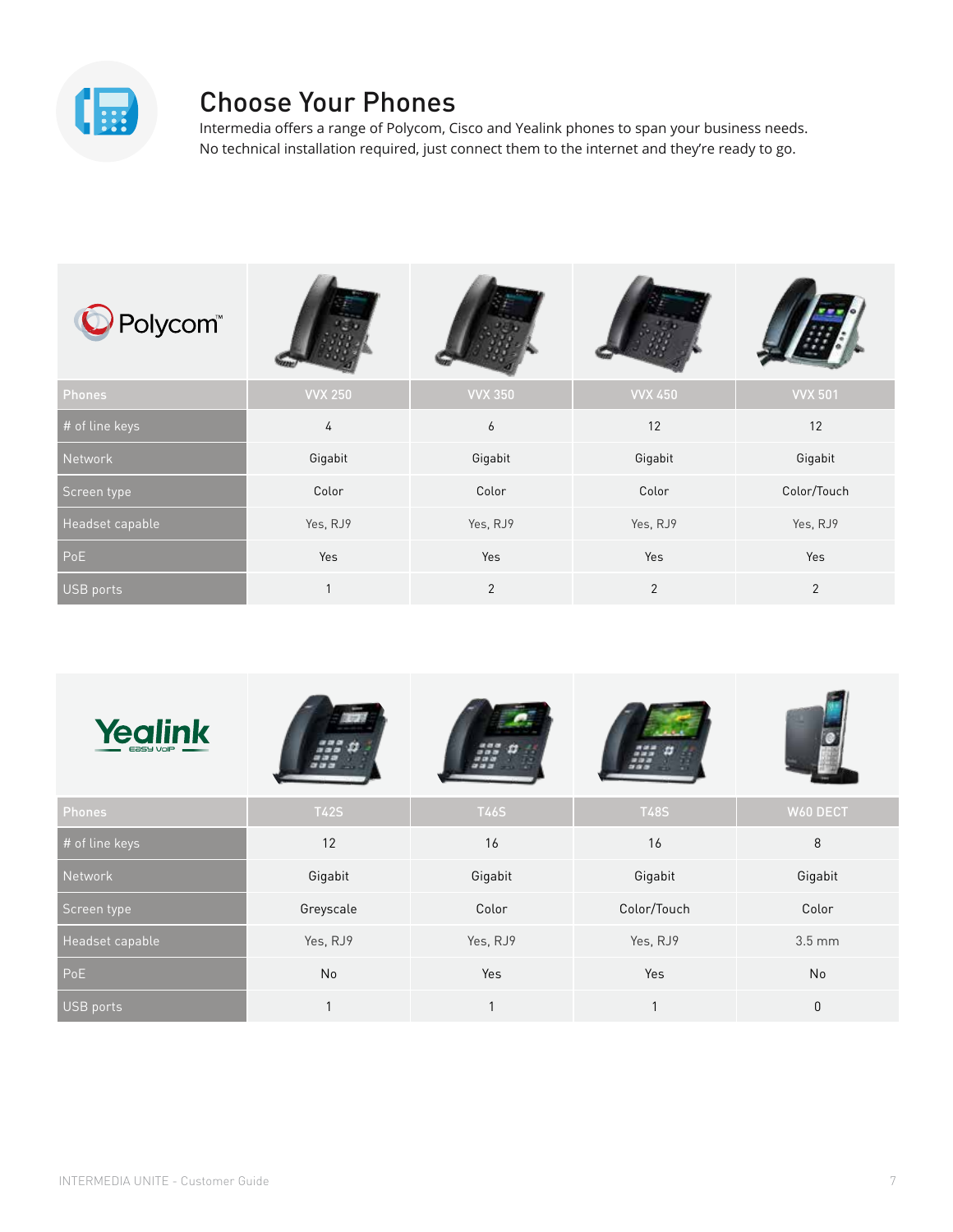

## Choose Your Phones (Continued)

| O Polycom <sup>®</sup> |           |           |           |
|------------------------|-----------|-----------|-----------|
| Phones                 | IP5000    | IP 6000   | IP 7000   |
| Network                | 10/100    | 10/100    | 10/100    |
| Screen type            | Greyscale | Greyscale | Greyscale |
| Mic. pick up radius    | 7'        | 12'       | 20'       |
| PoE                    | Yes       | Yes       | Yes       |

## NETWORKING:

Each phone comes with a built in switch that allows you to connect the phone to the Internet connection in an office then connect the phone to a PC. If your existing network provides gigabit speeds, then a phone with gigabit capability is recommended.

#### PoE:

Power over Ethernet allows the phone to be used without the included power adapter if your network switch is capable of providing power to devices connected to it.

#### HEADSET CAPABLE:

All phones allow the use of external headsets. Please make sure to check the headset you buy to ensure it will work with your phones.

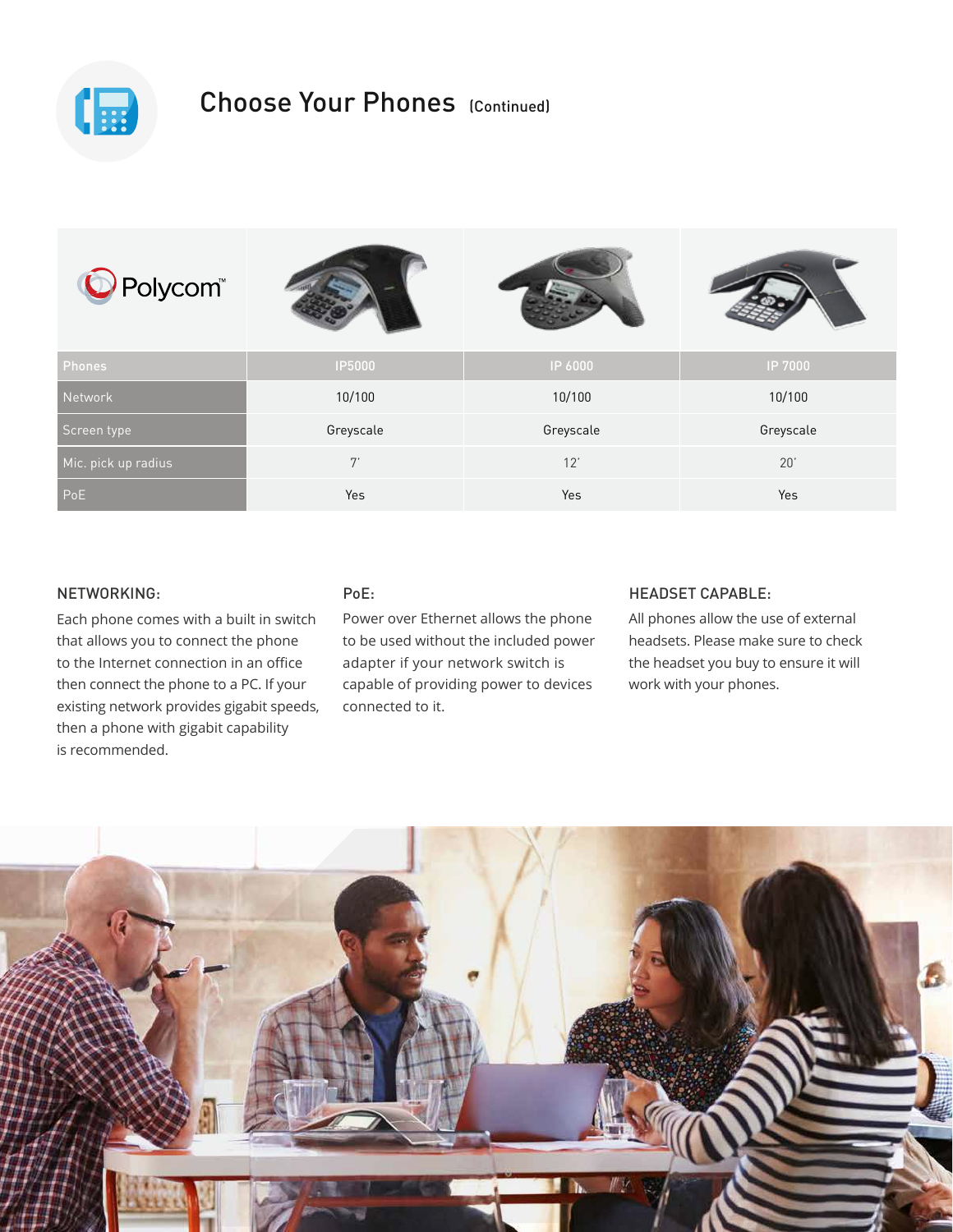

# Intermedia Unite User Features

## UNITE – WHAT'S INCLUDED

#### **System features**

- Voicemail with Transcription
- Auto Attendant
- Caller ID
- Custom Hold Music & Greetings
- Direct Inbound Dialing (DID)
- Call Flip
- Conference Bridge
- Hunt Groups
- Hunt Group Call Reporting
- Email and SMS notifications
- Busy Lamp Field / Call Presence

### **Phone features**

- Call Forward
- Call Hold
- Call Recording
- Call History
- Call Transfer
- Call Waiting
- 3-way Calling
- Do Not Disturb
- **Extension Dialing**
- Configurable Ring Options
- Voicemail
- Administrator Password
- Named Ring Groups
- Page all Phones
- Call Park
- Inbound Caller Name
- Call Flip
- Configurable Line Keys
- Speakerphone
- On-Hook Dialing
- Remote Line Key
- Transfer to Voicemail

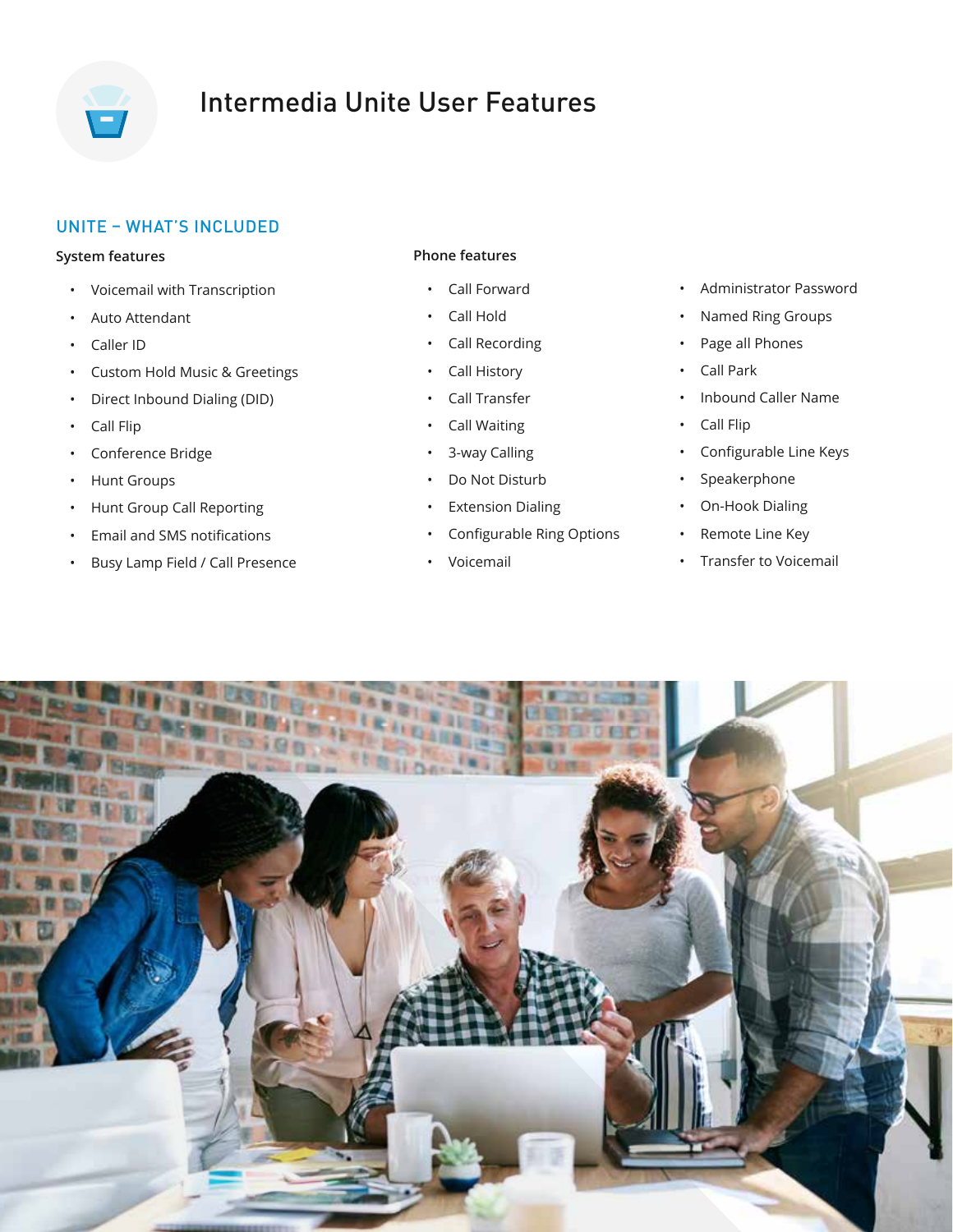

## Intermedia Unite Apps

## INTERMEDIA UNITE MOBILE APPLICATION

This powerful mobile application transforms your phone into an essential collaboration tool, making teamwork on-the-go easier than ever. Place and receive calls, see who is available, chat with colleagues and manage voicemail —anytime, anywhere.

**Never miss important calls**

• Extend your business phone number and extension to your mobile phone, so you can place and receive calls on-the-go or even transfer calls from your desktop phone to your mobile device—seamlessly, without interruption

**Easily collaborate from anywhere**

• Your full desktop chat history is synchronized with your mobile device so you can stay connected and continue conversations no matter where you are



## INTERMEDIA UNITE DESKTOP APPLICATION

Our desktop app brings essential collaboration tools together, making teamwork easier than ever. See who is available, chat with colleagues, place and receive calls, share screens, start video calls and share files—all from one application. Available as a downloadable app for PC or Mac.

**Communicate your way**

• Have the flexibility to use your desktop application to place and receive calls in two ways, either as a call controller for your associated desk phone or as a softphone from your PC or Mac®

**One application for collaboration**

• One place to see the availability of coworkers, place a phone call, start team chat and launch a video conference

**Stay connected on-the-go**

• With the Unite desktop and mobile applications, you take your contacts, files and conversations with you—wherever you are